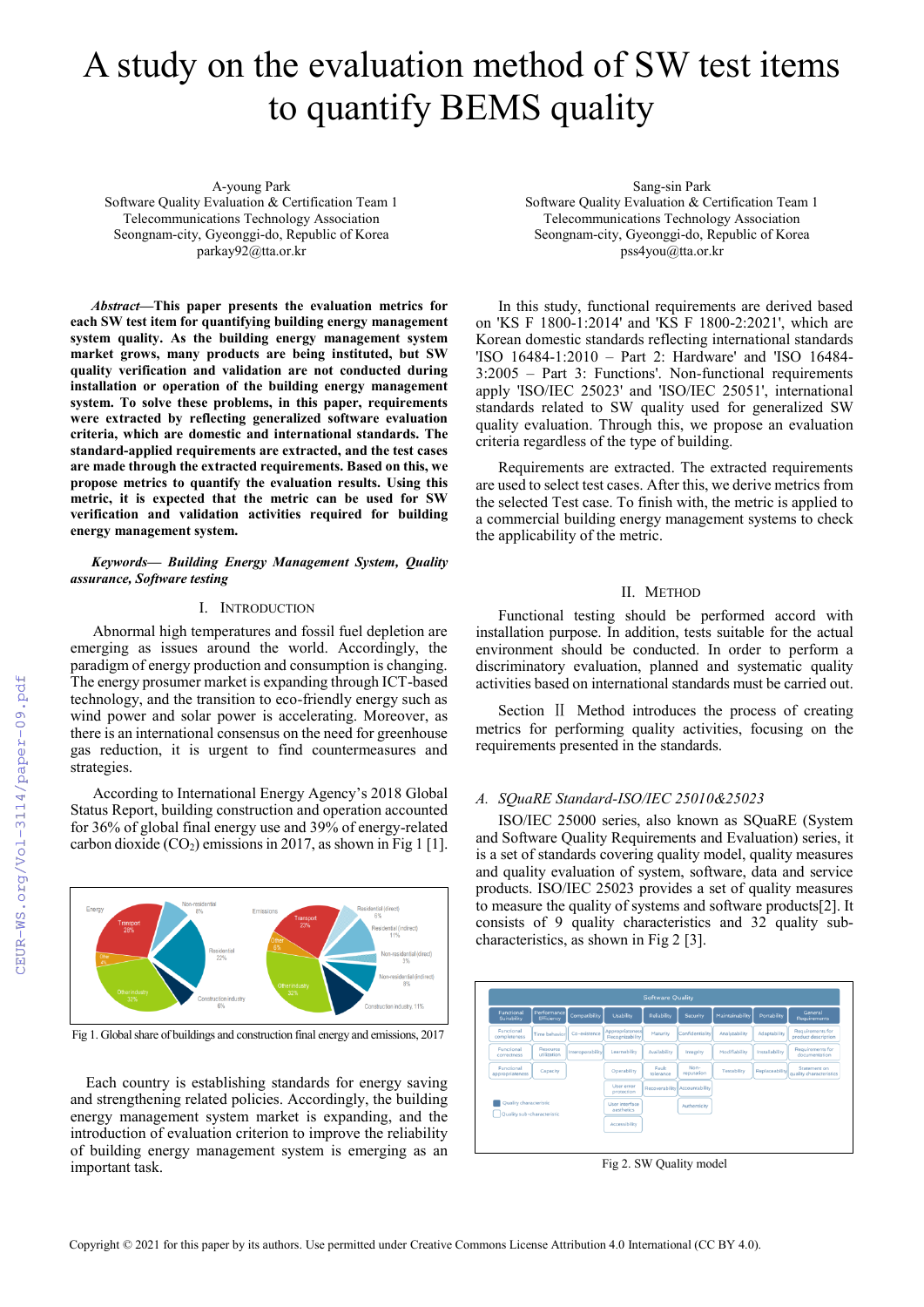## *B. KS F 1800-1:2014*

Building Energy Management System – Part 1 : Function and data processing procedure provides nine building energy management system functional requirements as TABLE I [4].

|  |  | TABLE I. FUNCTIONAL REQUIREMENTS OF KS F 1800-1:2014 |  |  |  |  |
|--|--|------------------------------------------------------|--|--|--|--|
|--|--|------------------------------------------------------|--|--|--|--|

| No. | functions            | contents                                   |
|-----|----------------------|--------------------------------------------|
|     |                      |                                            |
| 1   | Data collection and  | Management and display of the entire       |
|     | display              | building's energy                          |
|     |                      | managing<br>Monitoring and<br>energy       |
| 2   | Monitoring           | informations collected from monitoring     |
|     |                      | and control point                          |
|     |                      | Display of data collected by building      |
| 3   | Data display         | energy management system                   |
|     |                      | Identifying the level of<br>energy         |
| 4   | Analysis of energy   | consumption, and analyzing the factors of  |
|     | consumption          | increase or decrease                       |
|     | Analysis of facility | Analysis of the performance<br>and         |
| 5   | performance<br>and   | efficiency of facilities using energy and  |
|     | efficiency           |                                            |
|     |                      | deduction of energy efficiency plan        |
|     | Provide indoor and   | Analysis of outdoor climate and indoor     |
| 6   | outdoor environment  | conditions (air quality, moisture, thermal |
|     | conditions           | et cetera)                                 |
|     | Prediction of energy | Predicting and managing<br>energy          |
| 7   | consumption          | consumption according to the operation     |
|     |                      | of the building                            |
| 8   | Display and analysis | Identify the energy cost of the building   |
|     | of energy costs      | and derive a cost reduction plan           |
|     | Interworking<br>with | Control the facility efficiently through   |
| 9   | the control system   | building energy management system          |

## *C. KS F 1800-2:2021*

Building Energy Management System – Part 2 : Selection of data points, management and determination of energy savings provides six building energy management system function requirements needed to calculate energy saving as TABLE II [5].

TABLE II. FUNCTIONAL REQUIREMENTS OF KS F 1800-2:2021

| No. | functions                                                       | contents                                                                                                                                        |
|-----|-----------------------------------------------------------------|-------------------------------------------------------------------------------------------------------------------------------------------------|
| 1   | Selection of monitoring<br>and control point                    | Selection and management of monitoring<br>and control point necessary to building<br>energy management system                                   |
| 2   | of<br>Management<br>monitoring and control<br>point information | Making and management of monitoring<br>and control point lists                                                                                  |
| 3   | Implementation and<br>Management of tags                        | effectiveness<br>Implementation and<br>management of tags                                                                                       |
| 4   | Classification<br>and<br>composition of data                    | Classification and<br>-of<br>management<br>information.<br>reference<br>operation<br>statistical<br>information, and<br>analysis<br>information |
| 5   | Management of data                                              | Collecting and storing data based on tags                                                                                                       |
| 6   | Calculate the amount<br>of energy saved                         | Implementation of energy performance<br>improvement action, improvement and<br>documentation of energy performance in<br>buildings              |

#### III. RESULT & DISCUSSION

First, based on the nine requirements of KSF 1800-1: 2014, functional and performance requirements were extracted, and the test cases were selected by reflecting the extracted requirements. Functional suitability and performance efficiency evaluation metrics were defined based on reference allocation and the pass rate of the selected test case. Resources mentioned in the performance requirements refer to CPU and memory.

For other quality characteristics, the requirements applicable to the building energy management system among the generalized software evaluation criteria were extracted, and the test cases were selected by reflecting the extracted requirements.

## *A. Extract functional and performance requirements*

In the data collection and display function, 5 functional requirements and 2 performance requirements. In the case of FR-001-003, individual meter reading should be preceded. Some of the extracted requirements are as follows TABLE Ⅲ.

The performance requirements were based on performance efficiency, which is the characteristic of ISO/IEC 25023 SW Quality model, and were composed based on time behavior and resource utilization, which are sub- characteristics.

It was configured as a requirement to check whether BEMS properly utilizes system resources by measuring CPU, memory and response time while executing the designated functions according to functional requirements.

|  |  |  | TABLE III. REQUIREMENTS OF DATA COLLECTION AND DISPLAY |
|--|--|--|--------------------------------------------------------|
|--|--|--|--------------------------------------------------------|

| m          | <b>Requirements</b>                                                                                                                                                                           |
|------------|-----------------------------------------------------------------------------------------------------------------------------------------------------------------------------------------------|
| FR-001-003 | <b>Functional Requirements:</b> Data should be collected and<br>displayed by classifying five or more types of building<br>energy uses (heating, ventilation, & air conditioning, et cetera). |
| PR-001-001 | <b>Performance Requirements:</b> (Resource utilization)<br>Resources should be used constantly when collecting and<br>displaying data.                                                        |

In monitoring function, 4 functional requirements and 6 performance requirements were extracted, and some of them are introduced to the TABLE Ⅳ.

TABLE IV. REQUIREMENTS OF MONITORING

| m          | <b>Requirements</b>                                                                                                                              |
|------------|--------------------------------------------------------------------------------------------------------------------------------------------------|
| FR-002-001 | <b>Functional Requirements:</b> Reference values for factors <sup>a</sup><br>affecting five or more types of energy management should<br>be set. |
| PR-002-002 | <b>Performance Requirements:</b> (Time behavior) The input<br>reference value should be stored without delay within the<br>expected time.        |

a. examples of factors: usage by energy source, CO2 concentration upper limit, et cetera.

In data display function, 3 functional requirements and 4 performance requirements like TABLE Ⅴ were extracted.

TABLE V. REQUIREMENTS OF DATA DISPLAY

| m          | <b>Requirements</b>                                                                                                                                             |
|------------|-----------------------------------------------------------------------------------------------------------------------------------------------------------------|
| FR-003-002 | <b>Functional Requirements:</b> The displayed data should be<br>downloadable to a general file (text, spreadsheet, et cetera).                                  |
| PR-003-003 | <b>Performance Requirements:</b> (Resource utilization)<br>Resources used when downloading file should be returned<br>after completion of function performance. |

In Analysis of energy consumption function, 5 functional requirements and 6 performance requirements like TABLE Ⅵ were extracted. In the case of FR-004-005, a baseline period should be set according to the calculation purpose. The baseline period can be set to 1 month, summer/winter, et cetera.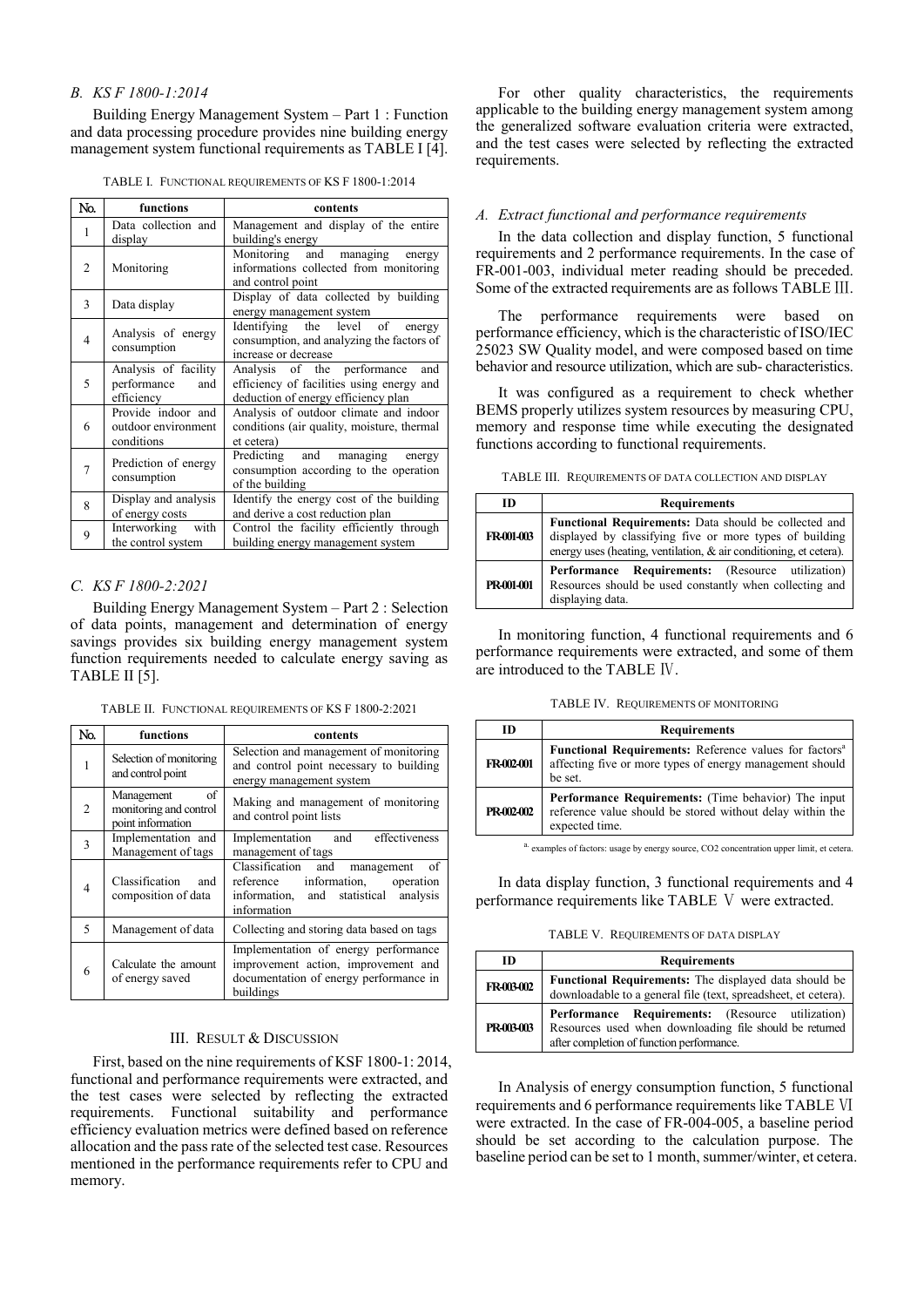TABLE VI. REQUIREMENTS OF ANALYSIS OF ENERGY CONSUMPTION

| ID         | <b>Requirements</b>                                                                                                                                                                               |
|------------|---------------------------------------------------------------------------------------------------------------------------------------------------------------------------------------------------|
| FR-004-005 | <b>Functional Requirements:</b> The difference in building<br>energy usage according to changes in three or more building<br>energy influential factor <sup>b</sup> should be displayed together. |
| PR-004-005 | <b>Performance Requirements:</b> (Resource utilization) When<br>displaying changes in building energy usage, resources<br>should be returned after completion of function performance.            |
|            |                                                                                                                                                                                                   |

b. examples used in schools: the number of events, the number of teachers and students, home time

In analysis of facility performance and efficiency function, 4 functional requirements and 4 performance requirements like TABLE Ⅶ were extracted. In particular, in order to calculate the performance presented in FR-005-001 and FR-005-002, the electric power quantity measurement function of the facility is required.

TABLE VII. REQUIREMENTS OF ANALYSIS OF FACILITY PERFORMANCE AND EFFICIENCY

| <b>ID</b>  | <b>Requirements</b>                                                                                                                                                                                               |
|------------|-------------------------------------------------------------------------------------------------------------------------------------------------------------------------------------------------------------------|
| FR-005-001 | <b>Functional Requirements:</b> The performance and<br>efficiency of each system of primary heat source facilities<br>for cooling, heating, and domestic hot water use should be<br>analyzed and displayed.       |
| FR-005-002 | <b>Functional Requirements:</b> The performance<br>and<br>efficiency of each equipment of primary heat source<br>facilities for cooling, heating, and domestic hot water use<br>should be analyzed and displayed. |
| PR-005-001 | <b>Performance Requirements:</b> (Resource utilization) When<br>displaying analysis values for each system and equipment,<br>resources should be returned after completion of function<br>performance.            |

In provide indoor and outdoor environment conditions function, 2 functional requirements and 2 performance requirements like TABLE Ⅷ were extracted.

TABLE VIII. REQUIREMENTS OF PROVIDE INDOOR AND OUTDOOR ENVIRONMENT CONDITIONS

| ID         | <b>Requirements</b>                                                                                                                   |  |  |
|------------|---------------------------------------------------------------------------------------------------------------------------------------|--|--|
| FR-006-002 | <b>Requirements:</b> Indoor environmental<br>Functional<br>information <sup>c</sup> should be collected and displayed by space.       |  |  |
| PR-006-002 | Performance Requirements: (Time behavior)<br>Environmental information should be displayed without<br>delay within the expected time. |  |  |

<sup>c.</sup> light intensity, CO<sub>2</sub> concentration, CO concentration, fine dust concentration, et cetera

In Prediction of energy consumption function, 3 functional requirements and 4 performance requirements like TABLE Ⅸ were extracted.

TABLE IX. REQUIREMENTS OF PREDICTION OF ENERGY CONSUMPTION

| m          | <b>Requirements</b>                                                                                                                                                                                        |
|------------|------------------------------------------------------------------------------------------------------------------------------------------------------------------------------------------------------------|
| FR-007-001 | Functional Requirements: The target values of energy<br>consumption should be set.                                                                                                                         |
| PR-007-001 | <b>Performance Requirements:</b> (Resource utilization) When<br>storing the target values and the comparison values, the<br>resources used should be returned after completion of<br>function performance. |

In display and analysis of energy costs function, 5 functional requirements and 10 performance requirements like TABLE Ⅹ were extracted.

TABLE X. REQUIREMENTS OF DISPLAY AND ANALYSIS OF ENERGY COSTS

| ID         | <b>Requirements</b>                                                                                                                                  |  |
|------------|------------------------------------------------------------------------------------------------------------------------------------------------------|--|
| FR-008-005 | <b>Functional Requirements:</b> Energy cost optimization<br>measures <sup>d</sup> should be derived and displayed.                                   |  |
| PR-008-010 | <b>Performance Requirements:</b> (Time behavior) The energy<br>cost optimization plan should be displayed without delay<br>within the expected time. |  |
|            |                                                                                                                                                      |  |

d. Example of measure: When electricity is supplied, facility operation such as power control is calculated as a cost, and create an optimized operation schedule.

In interworking with the control system function, 4 functional requirements and 6 performance requirements like TABLE XI were extracted. These functional requirements are essential for interworking with the control facilities. In addition, in FR-009-004, the Human-Machine Interface monitoring and control screen may be required to apply the control plan to the facility.

TABLE XI. REQUIREMENTS OF INTERWORKING WITH THECONTROL SYSTEM

| ID         | <b>Requirements</b>                                                                                                                                                                                     |  |
|------------|---------------------------------------------------------------------------------------------------------------------------------------------------------------------------------------------------------|--|
| FR-009-004 | <b>Functional Requirements:</b> The derived control plan for the<br>facility should be automatically applied to the facility.                                                                           |  |
| PR-009-005 | <b>Performance Requirements:</b> (Resource utilization) When<br>applying the derived control plan for the facility, the<br>resources used must be returned after completion of<br>function performance. |  |

#### *B. Design test cases*

In section B, we derive test cases based on the requirements for each quality characteristic extracted from section A.

Functional suitability and performance efficiency test cases were extracted by functional and performance requirements in Section A, while other compatibility, usability, reliability, security, maintainability, portability, general requirements reflected 'ISO/IEC 25023' and 'ISO/IEC 25051' characteristics. Introduce some of the derived test cases by quality characteristics (TABLE XII to Table XIX).

TABLE XII. TEST CASE OF FUNCTIONAL SUITABILITY

| categories          | contents                                                                                                 |  |
|---------------------|----------------------------------------------------------------------------------------------------------|--|
| ID                  | FR-001-001 (Functional Requirements-001-001)                                                             |  |
| test scenario       | Check whether building energy data is collected<br>periodically (15 minutes or less) and stored in DBMS. |  |
| test step           | Periodically check the collected/stored building energy<br>data table on DBMS.                           |  |
| expected result     | Building energy data is collected and stored periodically.                                               |  |
| test result $(P/F)$ | P (Pass)                                                                                                 |  |

TABLE XIII. TEST CASE OF PERFORMANCE EFFICIENCY

| categories        | contents                                                                                                                                    |  |
|-------------------|---------------------------------------------------------------------------------------------------------------------------------------------|--|
| ID                | PR-002-004 (Performance Requirements-002-004)                                                                                               |  |
| test scenario     | Check whether the reference values and control values<br>on the DBMS are displayed without delay within the<br>expected time on the screen. |  |
| test step         | Move to the display screen of the reference values and<br>the control values.                                                               |  |
| expected result   | The reference value and the control values are<br>displayed without delay.                                                                  |  |
| test result (P/F) | F (False)                                                                                                                                   |  |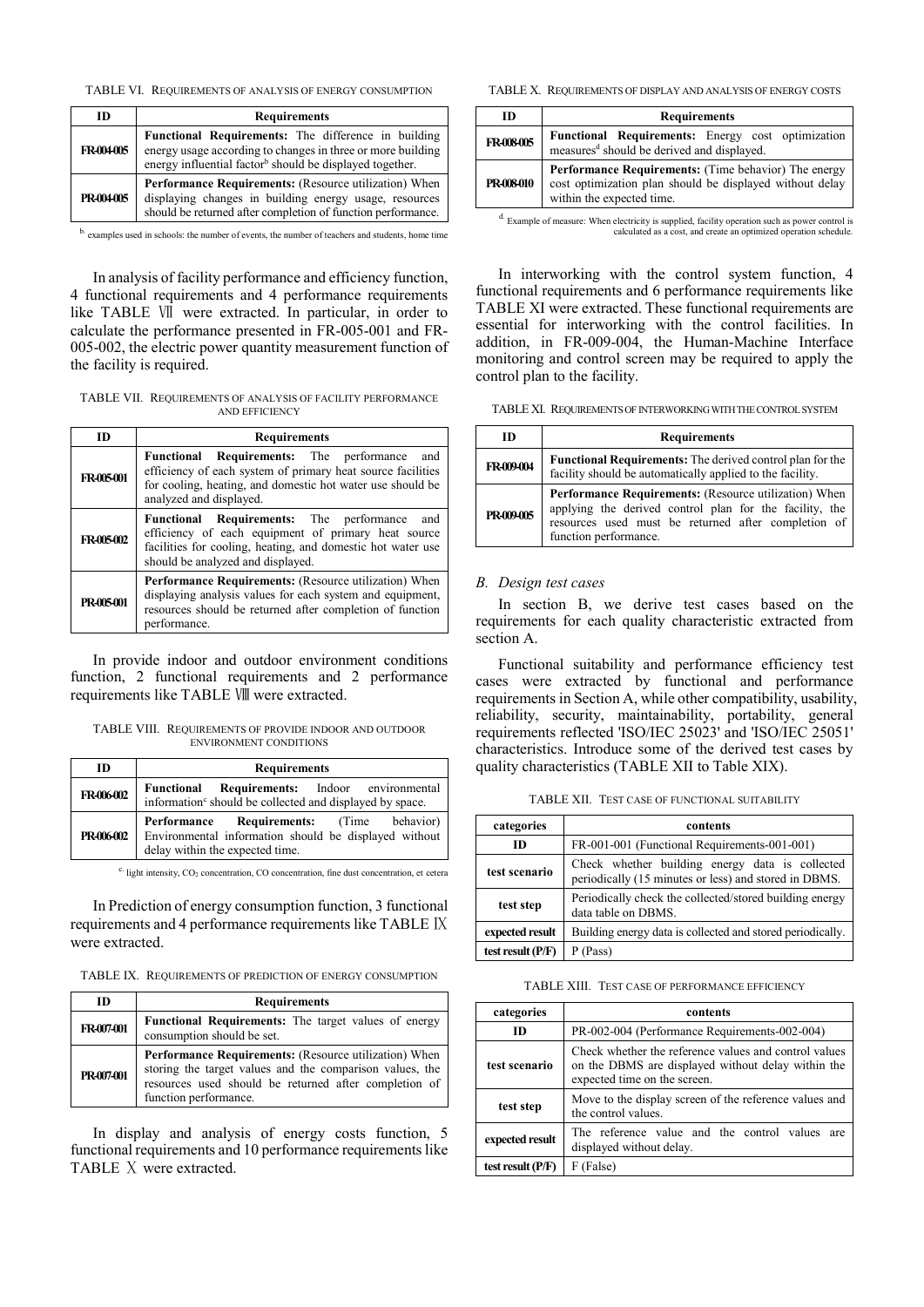TABLE XIV. TEST CASE OF COMPATIBILITY

| categories          | contents                                                                          |  |
|---------------------|-----------------------------------------------------------------------------------|--|
| m                   | Co-003-003 (Compatibility-003-003)                                                |  |
| test scenario       | Check whether data is exchanged through csv, excel<br>download/upload, et cetera. |  |
| precondition        | MS-Office program installed.                                                      |  |
| test step           | Download/upload data in csv and xlsx format.                                      |  |
| expected result     | Data exchanged normally.                                                          |  |
| test result $(P/F)$ | P (Pass)                                                                          |  |

TABLE XV. TEST CASE OF USABILITY

| categories          | contents                                                                                                                                                    |  |
|---------------------|-------------------------------------------------------------------------------------------------------------------------------------------------------------|--|
| m                   | Us-004-052 (Usability-004-052)                                                                                                                              |  |
| test scenario       | Check that a warning/verification function is provided<br>to prevent erroneous manipulation before performing<br>the entire deletion or overwrite function. |  |
| test step           | Delete all data and overwrite data.                                                                                                                         |  |
| expected result     | Warning/confirmation message provided                                                                                                                       |  |
| test result $(P/F)$ | (Pass)<br>P                                                                                                                                                 |  |

TABLE XVI. TABLE 1. TEST CASE OF RELIABILITY

| categories          | contents                                                                       |  |
|---------------------|--------------------------------------------------------------------------------|--|
| ID                  | Re-005-001 (Reliability-005-001)                                               |  |
| test scenario       | Check if the product can be used even if a serious or<br>fatal failure occurs. |  |
| test step           | Causing error handling situation.                                              |  |
| expected result     | Error is normally treated as an exception, and the<br>product is working.      |  |
| test result $(P/F)$ | P (Pass)                                                                       |  |

TABLE XVII. TEST CASE OF SECURITY

| categories          | contents                                                                                             |  |
|---------------------|------------------------------------------------------------------------------------------------------|--|
| m                   | Se-006-024 (Security -006-024)                                                                       |  |
| test scenario       | Check whether user authentication is performed<br>according to the specified authentication methodg. |  |
| test step           | Move to the login screen.                                                                            |  |
| expected result     | User authentication is performed according to the<br>specified authentication method.                |  |
| test result $(P/F)$ | P (Pass)                                                                                             |  |

e. ID/Password, fingerprint, et cetera

TABLE XVIII. TEST CASE OF MAINTAINABILITY

| categories          | contents                                                                                                     |  |
|---------------------|--------------------------------------------------------------------------------------------------------------|--|
| m                   | Ma-007-004 (Maintainability-007-004)                                                                         |  |
| test scenario       | After changing the software or changing<br>the<br>configuration, check whether the function works correctly. |  |
| test step           | Change the configuration or software version.                                                                |  |
| expected result     | After the change, the function works correctly.                                                              |  |
| test result $(P/F)$ | F (False)                                                                                                    |  |

TABLE XIX. TEST CASE OF PORTABILITY

| categories          | contents                                                                                          |  |
|---------------------|---------------------------------------------------------------------------------------------------|--|
| m                   | Po-008-005 (Portability-008-005)                                                                  |  |
| test scenario       | Check that the actual installation time is more efficient<br>than the expected installation time. |  |
| test step           | Installing software.                                                                              |  |
| expected result     | The actual installation time converges to the expected<br>installation time.                      |  |
| test result $(P/F)$ | P (Pass)                                                                                          |  |

The test result was applied to the actual BEMS product, and it passed overall, but the resolution was not reflected after changing the environment setting, resulting in failure at Ma-007-004.

## *C. Metrics*

The evaluation metric defined the test cases based on the functional and performance requirements of KS F 1800 series. The functional suitability quality score is calculated by multiplying the degree of function requirement achievement by the reference score. The performance efficiency quality score is calculated by multiplying the degree of performance requirement achievement by the reference score.

The degree of requirement achievement is calculated as the ratio of the total number of requirements and the number of test results pass. The evaluation grade is calculated by multiplying the degree of requirement achievement by allotment, as in:

$$
(a/b)*c=r_n \qquad (1)
$$

Finally, the quality score for the functional suitability, which is the quality characteristics is calculated by summing all the calculated evaluation grades (TABLE XXIX).

|  | TABLE XX. QUALITY MATRIC OF FUNCTIONAL SUITABILITY |
|--|----------------------------------------------------|
|--|----------------------------------------------------|

| evaluation score items                                                                                                                       | allotment | evaluation<br>grade   |
|----------------------------------------------------------------------------------------------------------------------------------------------|-----------|-----------------------|
| a: The number of items from FR-001-001 to<br>FR-001-005 whose performance result is Pass.<br>b: The total number (FR-001-001 to FR-001-005). | 10        | $(a/b)*10 = r_1$      |
| a: The number of items from FR-002-001 to<br>FR-002-004 whose performance result is Pass.<br>b: The total number (FR-002-001 to FR-002-004). | 15        | $(a/b)*15 = r_2$      |
| a: The number of items from FR-003-001 to<br>FR-003-003 whose performance result is Pass.<br>b: The total number (FR-003-001 to FR-003-003). | 5         | $(a/b)*5 = r_3$       |
| a: The number of items from FR-004-001 to<br>FR-004-005 whose performance result is Pass.<br>b: The total number (FR-004-001 to FR-004-005). | 15        | $(a/b)*15 = r_4$      |
| a: The number of items from FR-005-001 to<br>FR-005-004 whose performance result is Pass.<br>b: The total number (FR-005-001 to FR-005-004). | 15        | $(a/b)*15 = r_5$      |
| a: The number of items from FR-006-001 to<br>FR-006-002 whose performance result is Pass.<br>b: The total number (FR-006-001 to FR-006-002). | 10        | $(a/b)*10 = r_6$      |
| a: The number of items from FR-007-001 to<br>FR-007-003 whose performance result is Pass.<br>b: The total number (FR-007-001 to FR-007-003). | 10        | $(a/b)*10 = r_7$      |
| a: The number of items from FR-008-001 to<br>FR-008-005 whose performance result is Pass.<br>b: The total number (FR-008-001 to FR-008-005). | 10        | $(a/b)*10 = r_8$      |
| a: The number of items from FR-009-001 to<br>FR-009-004 whose performance result is Pass.<br>b: The total number (FR-009-001 to FR-009-004). | 10        | $(a/b)*10 = r_9$      |
| <b>Total score</b>                                                                                                                           |           | $=\sum_{k=1}^{n} r_k$ |

The evaluation metric of the quality characteristics excluding functional suitability and performance efficiency is